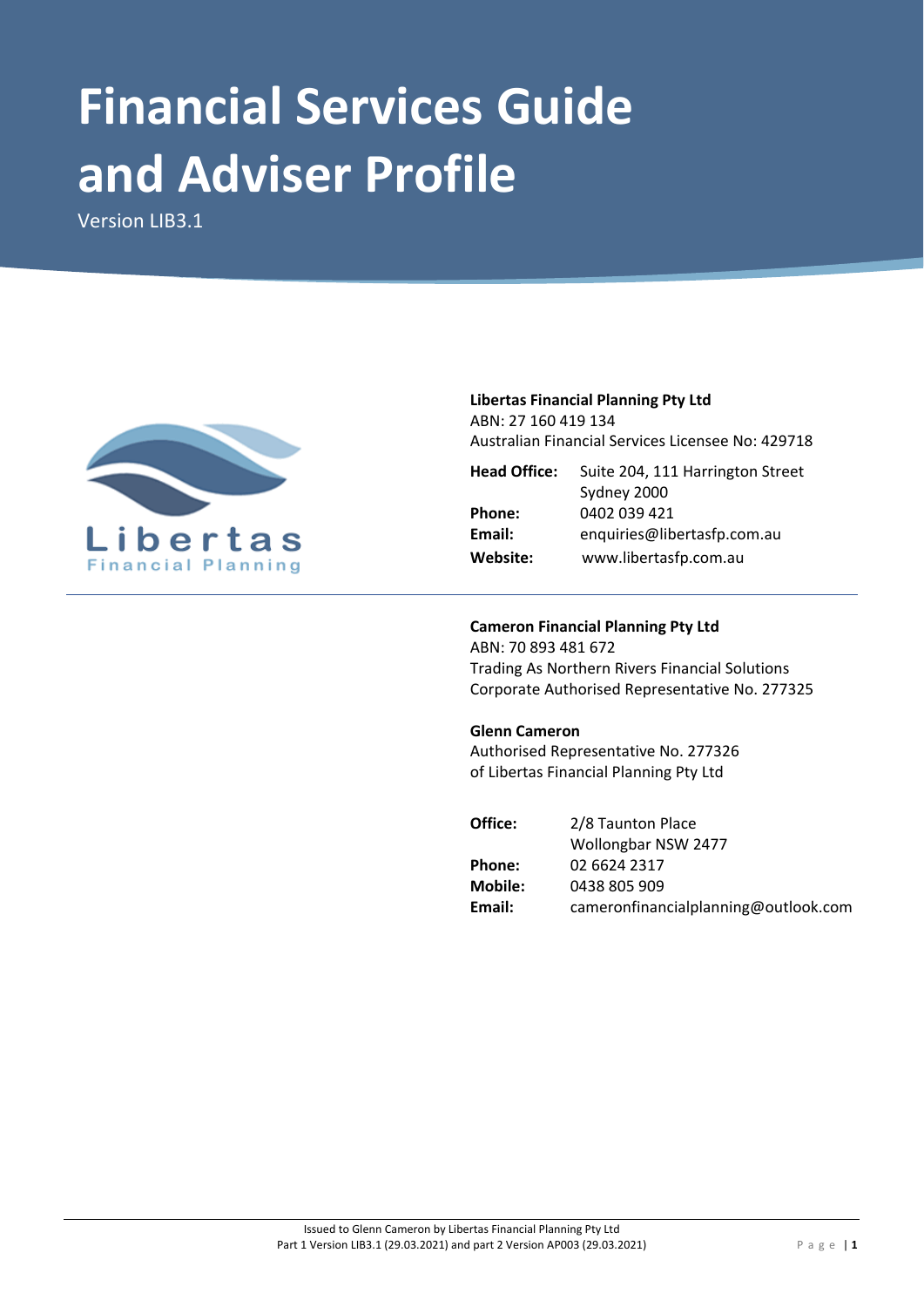# **PART 1 – FINANCIAL SERVICES GUIDE**

#### **Lack of Independence**

To avoid the potential for any conflict of interest, Libertas Financial Planning, although not a subsidiary of, nor controlled by, any Bank or Insurer states it is not independent, impartial, or unbiased.

It is a subsidiary of the Sequoia Financial Group, ASX Code SEQ, which provides scale & broad‐based approved products & services that an Adviser may recommend if it is in a client's Best Interests.

This Financial Services Guide (FSG) is issued by **Libertas Financial Planning Pty Ltd** ABN 27 160 419 134 AFSL 429718, referred to as **Libertas**, "we", "us", and "our".

Please refer to the website www.sequoia.com.au for details of the companies that are part of the Sequoia Financial Group.

There are two parts to this FSG. Please make sure that you read both parts before making any decision based on our advice. This document is Part one and Part two is the Adviser's Profile, which includes information about your financial adviser ("adviser"), who is one of our Authorised Representatives. Any reference to an adviser will include the deals of the adviser's company if they are part of a corporate entity. If the adviser's profile is not attached please ask the adviser for this profile or contact **Libertas** Head Office whose contact details are in the next section. Your adviser is authorised by us to distribute this FSG.

# **WHAT IS A FINANCIAL SERVICES GUIDE (FSG)**

The Financial Services Guide (FSG) is an important document that is designed to help you decide whether to use the financial services offered. The main purpose of the Financial Services Guide (FSG) is to give you an overview of the financial services that are being offered and it provides you with the following information:

- **About us:**
- What kinds of financial services we are authorised to provide to you;
- The process we follow to provide financial services;
- How we, our Authorised Representatives (and any other relevant persons) are remunerated;
- Are there any of our associations or relationships that might influence the financial services we offer?
- How we collect, use and disclose the information you provide to us
- Our complaints handling procedures and external dispute resolution proceduresincluding how you can accessthem.

The terms Representative, Authorised Representative, Corporate Authorised Representative, and Advice Provider means that a person, or entity, is authorised to represent a business that holds an Australian Financial Services (AFS) licence. **Libertas** is the holder of an AFS Licence and is therefore responsible for the financial services provided, including the distribution of this Financial Services Guide (FSG).

As there are many different titles in the marketplace describing such authorised representatives and advice providers throughout this document we are describing them as Adviser(s) or Your Adviser(s).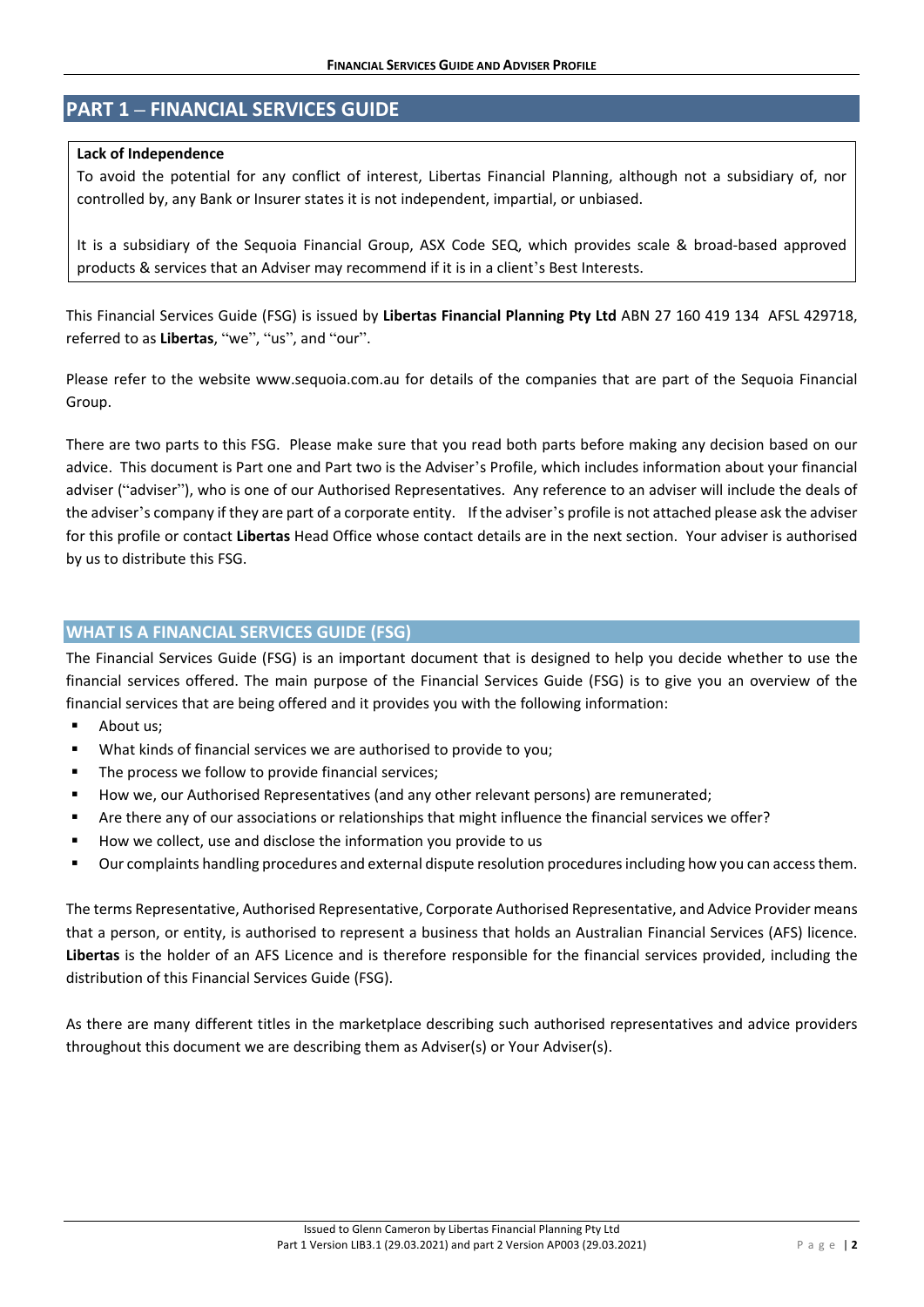# **WHAT KINDS OF FINANCIAL SERVICES WE ARE AUTHORISED TO PROVIDE TO YOU AND WHAT KINDS OF FINANCIAL PRODUCTS DO THESE SERVICES RELATE TO?**

Libertas is authorised to provide product advice on and to deal in the following strategies and classes of products:

#### **Strategies**

Financial planning strategies including:

- Tax planning (in consultation with your tax adviser)
- Estate planning
- Business succession planning including life risk insurance
- Life Insurance and risk management
- Pre and post retirement planning
- Retirement income
- Social security advice
- Investments
- Self‐managed superannuation funds (SMSF)
- Wealth accumulation
- Wealth creation
- Gearing
- Standard Margin lending
- Superannuation and rollover advice
- Asset allocation and management advice
- Ongoing advice and review services
- **Product Classes**
- Deposit and payment products limited to; basic deposit products and deposit products other than basic deposit products.
- Debentures, stocks or bonds issued or proposed to be issued by a government.
- Life Products including: Investment Life Insurance Products, and Life Risk Insurance Products.
- Interests in managed investment schemes including: Investor directed portfolio services.
- Retirement savings accounts ("RSA") products (within the meaning of the Retirement Savings Account Act 1997).
- Securities.
- Standard Margin Lending Facility.
- Superannuation.

# Your Adviser may only be authorised to provide advice in some of the above areas. Please refer to the Adviser Profile (Part 2 of this FSG) which sets out those areas your Adviser is authorised to provide you with advice and **recommendations.**

Please note that only products approved by **Libertas** may be recommended by the adviser.

If you hold a specific product which is under a class of product covered by the Libertas licensee, your adviser may review and advise you on this product even though it is not on our APL. However, your Adviser will not be able to deal in, write or arrange further business on this product if it is not on our:

- **APL:**
- is a product on which they are not authorised to provide personal advice. The Adviser Profile (Part two of this FSG) outlines the classes of financial products on which they can provide advice.

Your adviser may also conduct separate business activities such as accounting, mortgage advice and other services not provided under our licence. We are only responsible for the financial products and services described in this FSG and on our APL. From 1 July 2014, new regulation requires your financial adviser to declare whether they are a registered (tax) adviser and the tax (financial) advice service they are authorised to provide.

# **THE PROCESS WE FOLLOW TO PROVIDE FINANCIAL SERVICES**

Your adviser acts as our Authorised Representative when providing personal advice to you and therefore we are responsible for any advice given. Your adviser is under an obligation to act in your best interests in relation to any personal advice provided to you (known as the 'best interest duty').

Your adviser is authorised by us to give you personal advice, but in order for them to do so, you need to provide them with information about your needs, goals and objectives. If you choose not to provide your adviser with this information, any advice they provide may not be appropriate to your needs.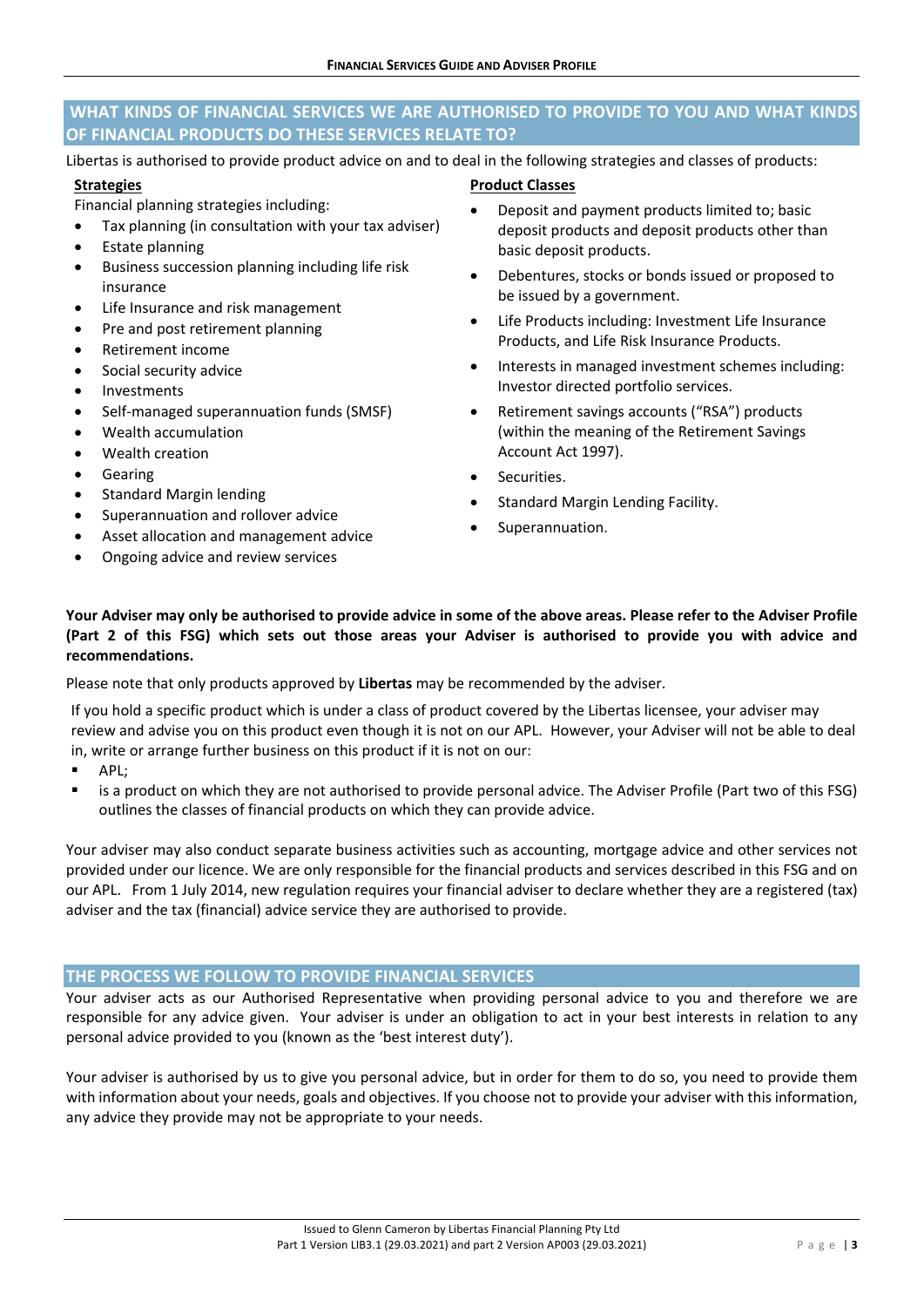## **PROVIDING YOUR ADVISER WITH INSTRUCTIONS ON HOW TO BUY OR SELL FINANCIAL PRODUCTS.**

You may specify how you would like to give your adviser instructions, for example, in writing, by telephone, fax or other means. However, in some instances your adviser will require your instructions to be in writing. For your own protection, you should not:

- sign any blank forms or documents
- appoint any financial adviser to act as your attorney or authorised signatory
- nominate any financial adviser to receive your statements without you also receiving a copy, or
- give your adviser unclear or misleading instructions or false information.

Other documents that you may receive in addition to the FSG and Adviser Profile, your financial adviser may provide you with the following documents:

A Statement of Advice (SoA) or Record of Advice (RoA).

Before your adviser provides you with any personal financial product advice (personal advice), they will collect information about you, your objectives, financial situation and needs. The SoA will set out the advice and the basis upon which it is given. You may then decide whether or not to act on it. It will also set out information about our remuneration and your adviser's remuneration and disclose any associations or relationships which might reasonably be expected to influence them when providing the advice. Any subsequent personal advice that is provided to you may, if it is in relation that has already been provided to you, be documented in an ROA, provided there has not been a significant change in your personal circumstances or the basis upon which the initial advice was provided. Copies of all advice documents will be retained on your client file and you may request a copy by contacting your adviser.

 A Product Disclosure Statement (PDS). If a particular financial product (other than securities) is recommended by your adviser you must also be provided with a PDS issued by the product issuer. The PDS contains information about the benefits, risks and other features of the product, which will enable you to make an informed decision about whether to purchase the product.

# **HOW WE, OUR ADVISERS (AND OTHER RELEVANT PERSONS) ARE REMUNERATED**

Both we, and your adviser receive remuneration from:

- service and advice fees paid by you;
- Remuneration and other payments paid by product providers;
- **•** other benefits.

All Fees and Remunerations must be paid to us, the Financial Services Licensee. We will then forward on to your adviser their share of the fee or remuneration.

No Fee or Remuneration is allowed to be paid to your Adviser directly or by way of direct debt to your adviser's account.

#### **Service and advice fees paid by you**

Your adviser will discuss and explain our fee structure with you before we provide you with any financial advisory services. The types of fees you can be charged are listed below. Also, you may be charged a combination, or part of, any of these fees:

- Fee for advice your adviser may charge fees for the preparation and implementation of the advice. These fees will be based on your individual circumstances, the complexity of your situation and the time it takes to prepare personal financial advice for you.
- Ongoing advice fee your adviser may charge a fee to provide ongoing portfolio reviews and/or for the provision of ongoing services. This fee will be either a set amount, or based on the amount of funds under our advice, and/or the time involved in reviewing your portfolio, e.g. an hourly rate. Your adviser will discuss these fees with you prior to giving you the advice.
- **General Advice / Execution Only instructions**

Where "General Advice" or an "Execution Only" instruction is provided, you may request particulars of remuneration payable to us and to your adviser, directly from your adviser. Please refer to the Adviser Profile attached for information about any portion of these fees that we may retain and please ask your adviser, or us, if you require further information about any of the fees and charges that you pay.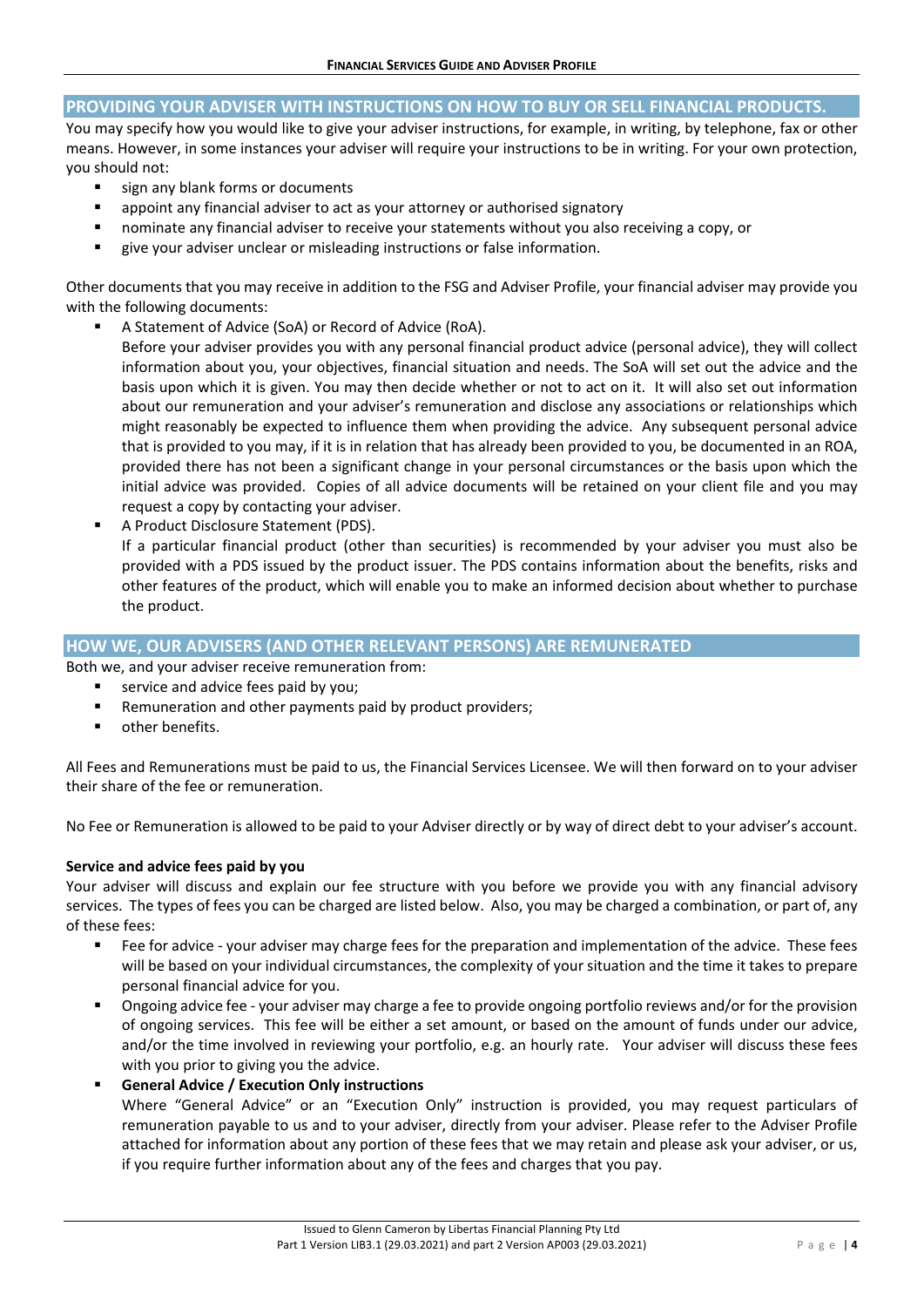#### **Payment methods**

Our fees are either invoiced to you directly, or deducted from your investments, or a combination of these methods. Where it is debited from your investments, it is normally referred to as the Adviser Service Fee. In most instances, you will be able to select the method of payment that suits you best. Your Adviser will discuss and agree the method of payment with you before providing you with services. The specific fees and services that you will pay for will be set out in your SoA or other advice documents, your annual fee disclosure statement or client service agreement. Your current options:

- You may choose to be charged a financial planning advice fee that is based on the time spent preparing your SoA (or other advice document) and is dependent on the complexity of the advice; or
- You may enter into a service agreement with your adviser that covers items such as ongoing advice, newsletters, annual reviews and portfolio valuation reports. You and your adviser should discuss the services to be included and the fee that you will pay. Alternatively, it will be set out in the service agreement provided by your adviser either before, or at the time, you are presented with your SoA.

#### **Remunerations and other payments paid by product providers**

If you implement a financial product through us, we may receive payments in the form of initial remuneration and/or ongoing remuneration from the financial product providers. These remunerations are included in the fees and premiums you pay for the product. This is not an additional cost to you.

#### **Investment products held pre 1 July 2013**

We may receive initial (upfront) remuneration from the product provider for additional amounts invested in products you held prior to 1 July 2013. Generally, the remuneration will be a percentage of the amount you invest (may be up to 5.5 per cent including GST) and may vary from product to product.

We may also receive ongoing (trail) remuneration from the product provider on a periodic basis for the duration of your investment. Details of such remuneration (which may be up to 1.1 per cent including GST) will be set out in your SoA.

#### **Investment products held post 1 July 2013**

For most products with an investment component entered into after 1 July 2013, remuneration, both initial and ongoing, will be agreed to by you with your adviser and detailed in your ongoing fee agreement you have with your adviser.

#### **Risk insurance products**

We may receive initial remuneration from the life insurance company for risk insurance products that you purchase and we may also receive ongoing remuneration when you renew your policy. This remuneration is taken out of the premium that you pay and is not a separate charge to you. Applicable risk insurance remunerations are included in the Adviser Profile and will be detailed in your SOA. No remuneration is payable on group insurance policies held within your superannuation that commenced after 1 July 2013. For group insurance policies within superannuation that commenced prior to 1 July 2013, remunerations may be received. Remunerations may also be received in relation to retail insurance policies held within superannuation irrespective of the date of commencement.

#### **Referral arrangements**

Your adviser may have referral arrangements or associations with other financial services providers, such as accountants. These are detailed in the Adviser Profile and may be referred to in any advice document provided to you.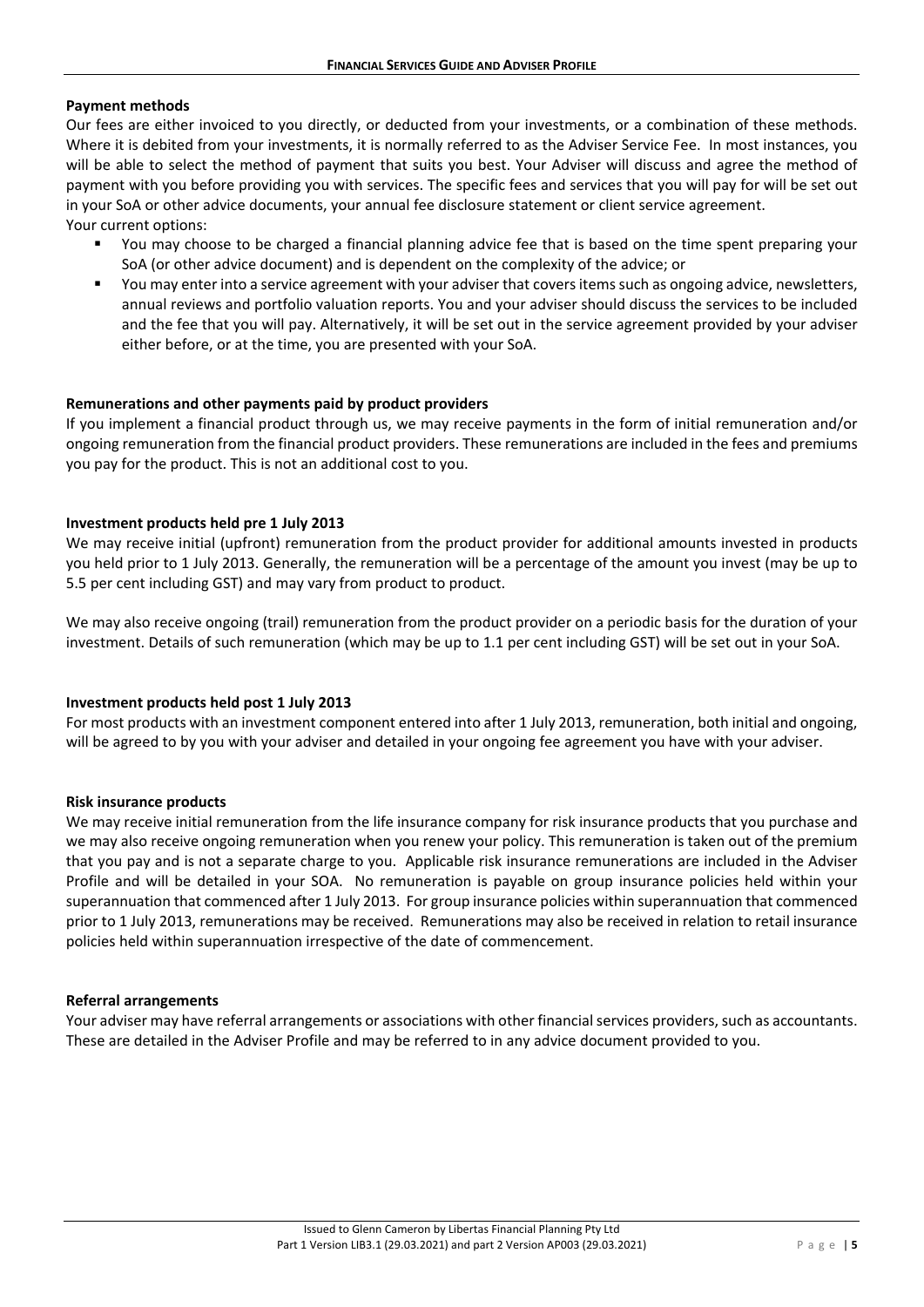# **HOW WE COLLECT, USE AND DISCLOSE INFORMATION**

Your adviser will retain the following personal information on your client file:

- 1. A record of what you tell your adviser about your objectives, financial situation and needsto enable your adviser to give you personal advice.
- 2. A copy of all personal advice provided to you. This includes the Statement of Advice or Record of Advice (SoA or RoA) provided to you when you initially received personal advice, as well as any subsequent advice. and
- 3. Other records relating to the provision of financial services and advice given to you. Ask your adviser if you would like to examine your client file. You can request a copy of any advice document either by phone or in writing. Please allow at least seven working days to process your request.

If your adviser leaves our licence and starts providing financial services under another licensee, your information may be transferred to the new licensee. You will be advised of any such transfer prior to it taking place and you will be given the opportunity to remain with one of our **Libertas** advisers if you prefer to do so.

#### **Your privacy**

We are committed to maintaining the privacy and security of your personal information. Your personal information will be collected for the primary purpose of providing you with the services described in this FSG. If you do not provide the personal information requested, we may be unable to provide you with the financial services you have requested.

#### **Anti‐Money Laundering and Counter Terrorism**

As a financial service provider, we have an obligation under the Anti‐Money Laundering and Counter Terrorism Finance Act 2006 (Cth) to verify your identity and the source of any funds. This meansthat we will ask you to present identification documents to meet the ID requirements which are determined by the relevant regulator AUSTRAC. We will also retain copies of this information. In connection with providing our services to you, we may disclose information about you to your Authorised Representatives and to other professionals, such as insurance providers, superannuation trustees, product issuers, auditors and our service providers.

We are unlikely to disclose your personal information to overseas recipients. However, any overseas disclosure does not affect our commitment to safeguarding your personal information and we will take reasonable steps to ensure any overseas recipient of your personal information complies with the Australian privacy law. Should your adviser utilise an overseas service provider, these arrangements will be detailed in their Adviser Profile.

#### **Your Privacy**

Your personal information will be handled in accordance with our Privacy Policy which outlines how we collect, use,store and disclose your personal information. For more information, including how to access or correct your personal information, or how to complain about a breach of the Australian Privacy Principles, please read our Privacy Policy which can be accessed on our website (www.libertasfp.com.au) or by contacting us on 0402 039 421 or by writing to:

Privacy Officer **Sequoia Financial Group** Level 8, 525 Flinders Street Melbourne VIC 3000

or by asking your adviser for a copy.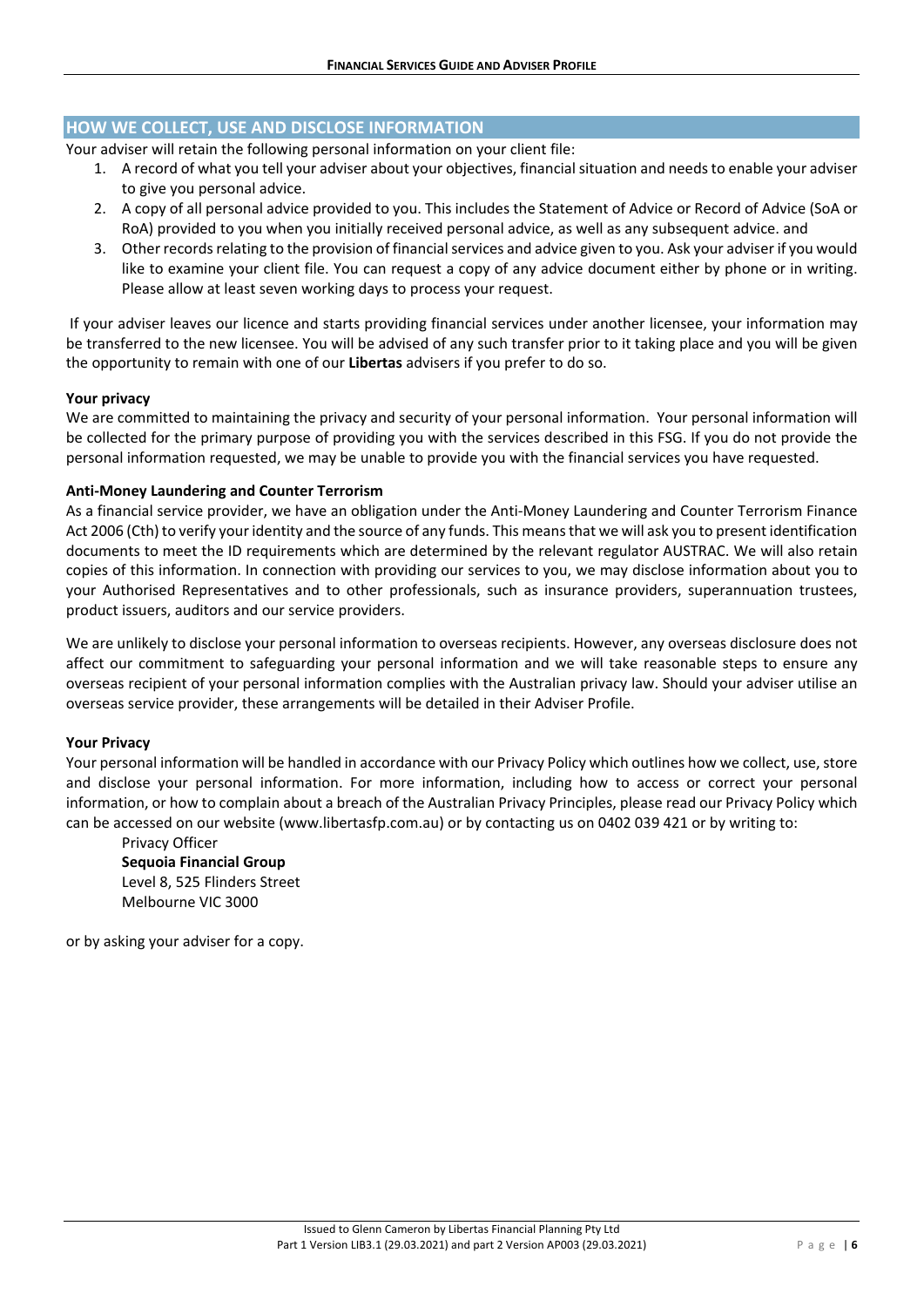#### **OUR COMPLAINTS HANDLING PROCESS**

If you have a complaint about the financial services provided to you, you should take the following action:

- 1. Speak to your financial adviser about your concerns, or
- 2. Call the compliance manager on 0431 774 688

If after speaking to us or your financial adviser, and your complaint is not resolved within five business days, please write to:

National Compliance Manager **Libertas Financial Planning** Level 8, 525 Flinders Street Melbourne VIC 3000 **Or Email** compliance@interprac.com.au

We will try and resolve your complaint quickly and fairly. If your complaint cannot be resolved by us to your satisfaction or within 45 days, you may refer your complaint, free of charge, to the Australian Financial Complaints Authority (AFCA) of which **Libertas Financial Planning Pty Ltd** is a member.

AFCA can be contacted on:‐

1800 931 678 or via mail: Australian Financial Complaints Authority GPO Box 3, Melbourne VIC 3001. Email: info@afca.org.au Website: www.afca.org.au

Alternatively, other matters can be referred to the industry regulator, the Australian Securities and Investments Commission (ASIC) on 1300 300 630 or via the website www.asic.gov.au.

#### **Professional Indemnity (PI) Insurance Cover**

Our professional indemnity insurance covers us and our authorised representatives for the services provided under our Australian Financial Service Licence. This includes claims relating to the conduct of staff and representatives who no longer work for us, but did so at the time of relevant conduct. Our policy meets the requirements of the Corporations Act 2001 (Cth).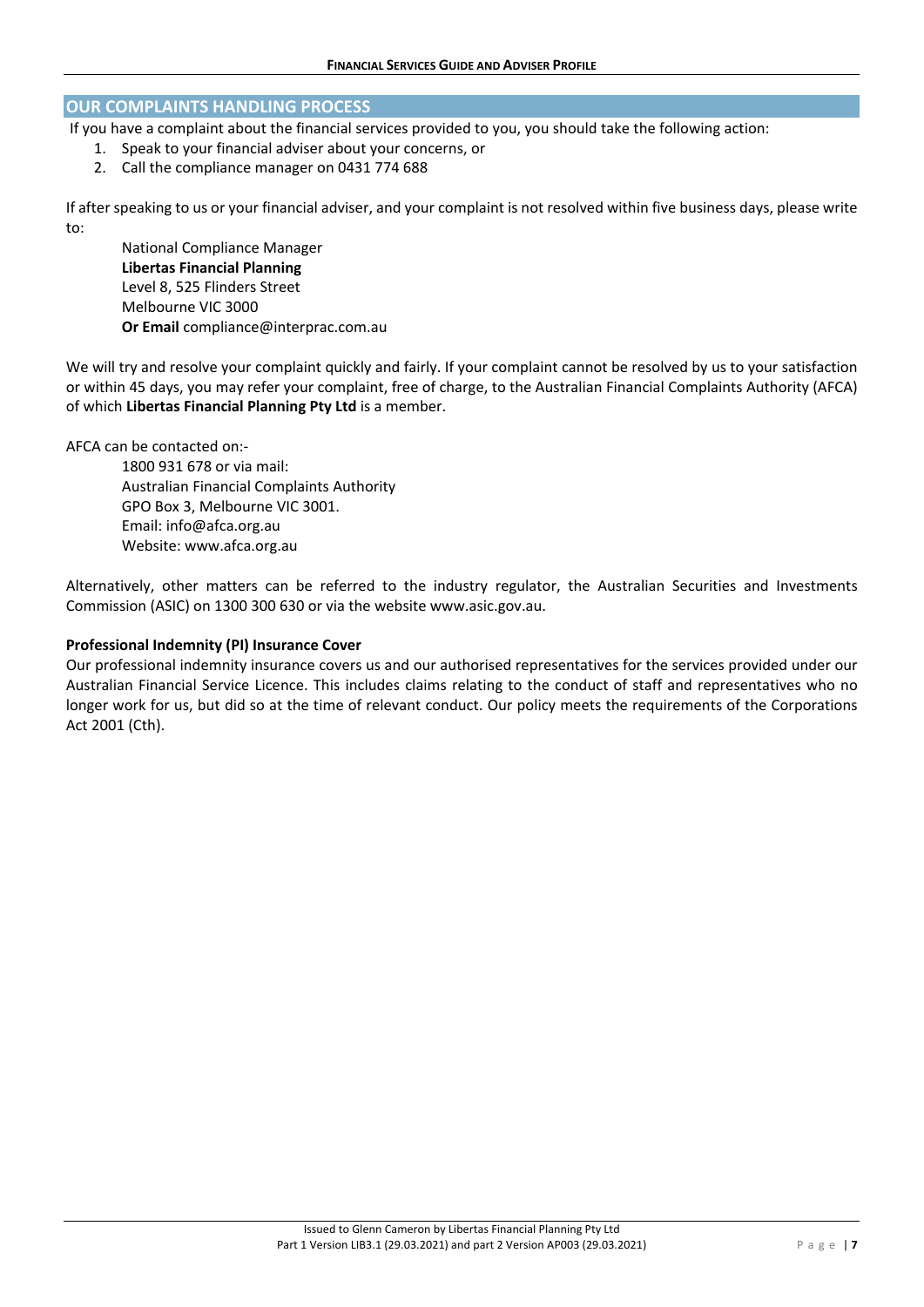# **PART 2 ‐ ADVISER PROFILE**

# **INTRODUCTION**

This Adviser Profile is Part 2 of our Financial Services Guide (FSG) and provides you with further information about your Authorised Representative of Libertas. The Adviser Profile must be read in conjunction with Part 1 of the FSG and if Part 1 is not attached please ask the adviser for this profile or contact Libertas's Head Office on 0402 039 421.

# **WHO IS MY ADVISER?**

Your adviser is Glenn Cameron (ASIC Authorised Representative No. 277326) of Cameron Financial Planning Pty Ltd Trading As Northern Rivers Financial Solutions whose Australian Securities and Investments Commission (ASIC) number is 277325. Cameron Financial Planning Pty Ltd is a Corporate Authorised Representative of Libertas Financial Planning Pty Ltd.

#### Glenn's contact details are:

| Office Address: | 2/8 Taunton Place, Wollongbar NSW 2477 |
|-----------------|----------------------------------------|
| Postal Address: | 2/8 Taunton Place, Wollongbar NSW 2477 |
| Telephone:      | 02 6624 2317                           |
| Mobile:         | 0438 805 909                           |
| Email:          | cameronfinancialplanning@outlook.com   |

#### **Experience:**

Practice as a Planner for 18 years.

Previously worked for a Big 4 Bank in all areas of Personal and Business Banking

## **Qualifications:**

Master of Financial Planning Bachelor of Economics SMSF Accredited Adviser Diploma of Finance ‐ Mortgage Broking Margin Lending Accreditation ‐ ASX JP in NSW

## **Memberships:**

Associate Member ‐ Financial Planning Association of Australia (FPA) Mortgage & Finance Association of Australia (MFAA) Justice of the Peace NSW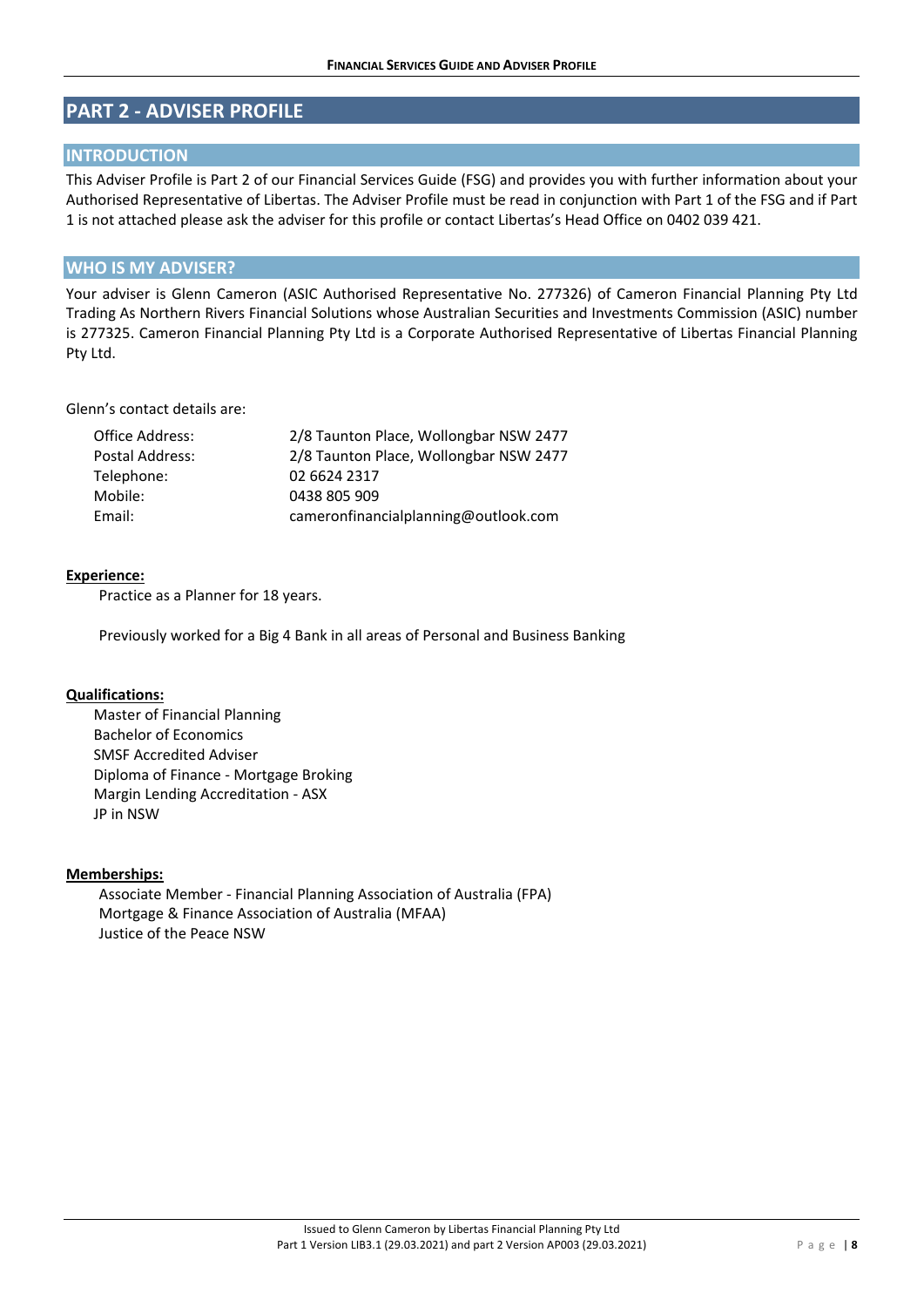# **WHAT KINDS OF FINANCIAL SERVICES ARE YOU AUTHORISED TO PROVIDE ME AND WHAT KINDS OF FINANCIAL PRODUCT/S DO THOSE SERVICES RELATE TO?**

Glenn is authorised by Libertas Financial Planning Pty Ltd to provide product advice on and to deal in the following strategies and classes of products:

#### Strategies

Financial planning strategies including:

- Tax planning (in consultation with your tax adviser)
- Business succession planning including life risk insurance
- Life Insurance and risk management
- Pre and post retirement planning
- Retirement income
- Social security advice
- Investments
- Self‐managed superannuation funds (SMSF)
- Wealth accumulation
- Wealth creation
- Standard Margin lending
- Superannuation and rollover advice
- Asset allocation and management advice
- Ongoing advice and review services

#### Product Classes

- Deposit and Payment Products ‐ Non‐basic Deposit **Products**
- Derivatives ‐All
- Government Debentures, Stocks or Bonds
- Investment Life Insurance Products
- Life Risk Insurance Products
- Managed Investment Schemes, including IDPS
- Retirement Savings Account Products
- **Securities**
- Superannuation (including SMSF)
- Standard Margin Lending Facility

Only products approved by Libertas Financial Planning Pty Ltd may be recommended by the adviser.

# **HOW ARE ANY REMUNERATIONS, FEES OR OTHER BENEFITS CALCULATED FOR PROVIDING THE FINANCIAL SERVICES?**

The cost of providing a financial product or service to you will depend on the nature and complexity of the advice, financial product and/or service provided. The payment options for the provision of financial services will be discussed with you by your adviser and are as follows:

- Fee for service
- Implementation fees
- Transaction fees
- Brokerage/Remuneration
- Ongoing service fees
- Or a combination of the above depending on what best suits the client.

Please note that the type of payment option can also depend on the type of product and/or advice implemented, and your adviser will discuss this with you.

The following is the Fee and Brokerage Schedule of Glenn of Cameron Financial Planning Pty Ltd Trading As Northern Rivers Financial Solutions:

My Initial Introductory Consultation is \$110 per hour. This covers getting to know each other and collection of your relevant information, and basic discussions of the Financial Advice you require. Most initial consultations will take 2 hours.

The fee for Subsequent meetings is \$220 per hour.

Statement of Advice Fees are determined regarding the scope of advice that is required and determined by complexity but will be between \$1,100 ‐\$11,000.

All fees, remuneration and brokerage payments received for the financial services provided are paid to Libertas Financial Planning Pty Ltd. Libertas Financial Planning Pty Ltd retains a percentage of these payments and forwards the balance to Cameron Financial Planning Pty Ltd. Cameron Financial Planning Pty Ltd then pays Glenn a combination of salary and other benefits for the provision of financial services.